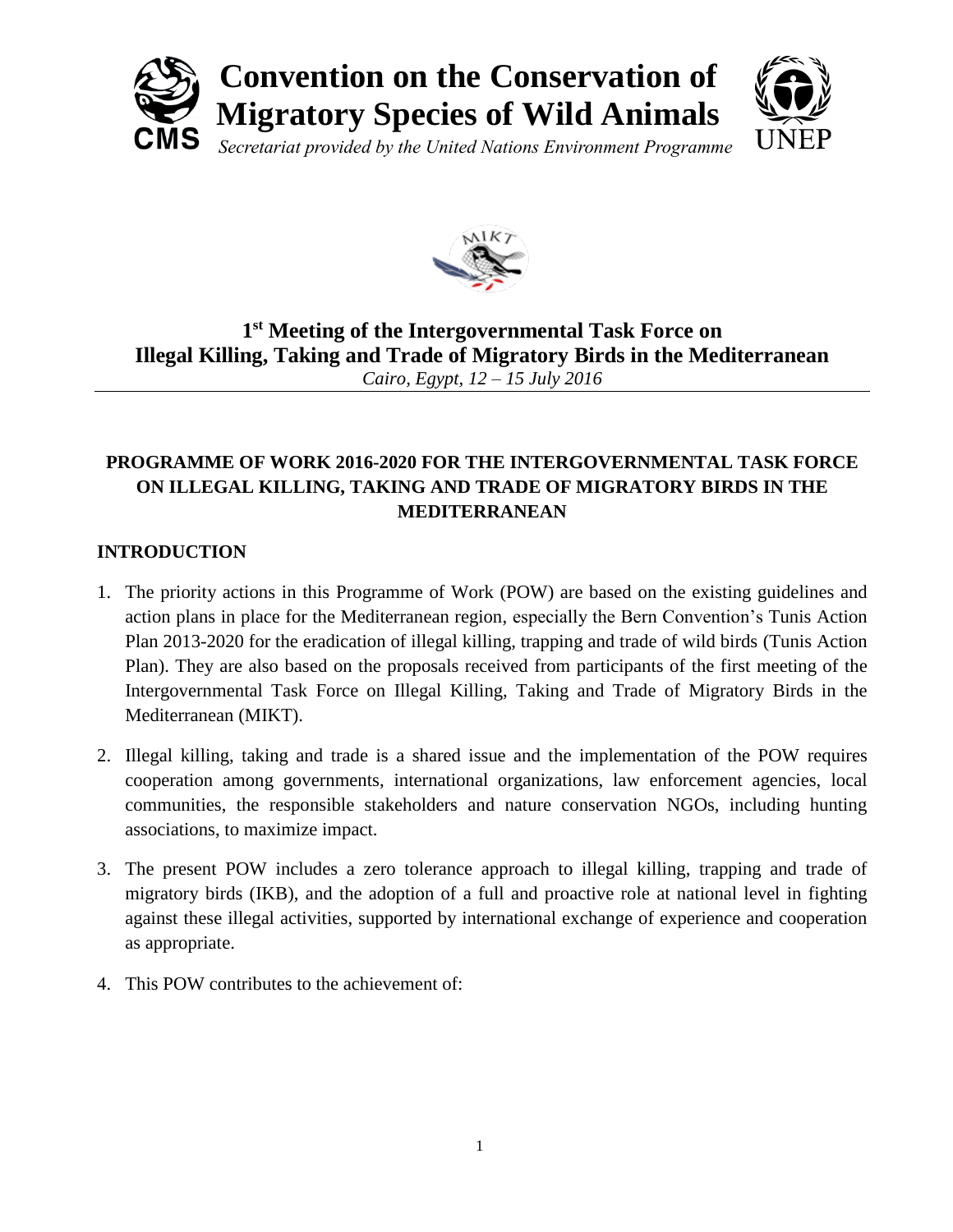- a. the Sustainable Development Goals (SDGs)<sup>1</sup> particularly goal 15 related to biodiversity which sets a target to take urgent action to end poaching and trafficking of protected species of flora and fauna and address both demand and supply of illegal wildlife products;
- b. the Strategic Plan of the Convention on Biological Diversity 2011-2020, and its Aichi targets, particularly Target  $12^2$ ;
- c. the CMS Strategic Plan 2015-2023
- d. the CMS Programme of Work on Migratory Birds and Flyways adopted through Resolution 11.14.
- e. the EU Biodiversity Strategy to 2020 (COM (2011) 244) and, in particular, its target 1 "Fully implement the Birds and Habitats Directives";
- 5. The POW is divided into the following main thematic work areas, in line with the Tunis Action Plan:
	- Overarching issues
	- Legal and enforcement aspects
	- Conservation and monitoring
	- Education and public awareness
- 6. The AEWA Plan of Action to Address Bird Trapping along the Mediterranean Coasts of Egypt and Libya will be considered as a model in the case of drafting and adoption of Action Plans to implement the POW at national level.
- 7. The responsible bodies specified are not an exhaustive list, remaining open to include additional ones as necessary.
- 8. The budget estimates are only indicative and subject to the relevant fundraising to implement these activities. Voluntary contributions are invited and will be necessary to realize the implementation of this POW.
- 9. The implementation of the POW will require coordination. A budget to cover the services of the MIKT Coordinator from 2018 onwards will be required.
- 10. Progress on implementation of the POW will be monitored at least every three years, including through a scorecard to track national trends in IKB and enforcement measures to eliminate it.

This POW complements the work of the Agreement on the Conservation of African-Eurasian Migratory Waterbirds (AEWA), the Memorandum of Understanding on the Conservation of Migratory Birds of Prey in Africa and Eurasia (Raptors MOU), the African-Eurasian Migratory Landbirds Species Action Plan (AEMLAP) and the Tunis Action Plan 2013-2020 for the eradication of illegal killing, trapping and trade of wild birds and the EU Roadmap towards eliminating illegal killing, trapping and trade of birds.

<sup>1</sup> http://www.un.org/sustainabledevelopment/biodiversity/

<sup>&</sup>lt;sup>2</sup> Aichi Target 12: By 2020 the extinction of known threatened species has been prevented and their conservation status, particularly of those most in decline, has been improved and sustained.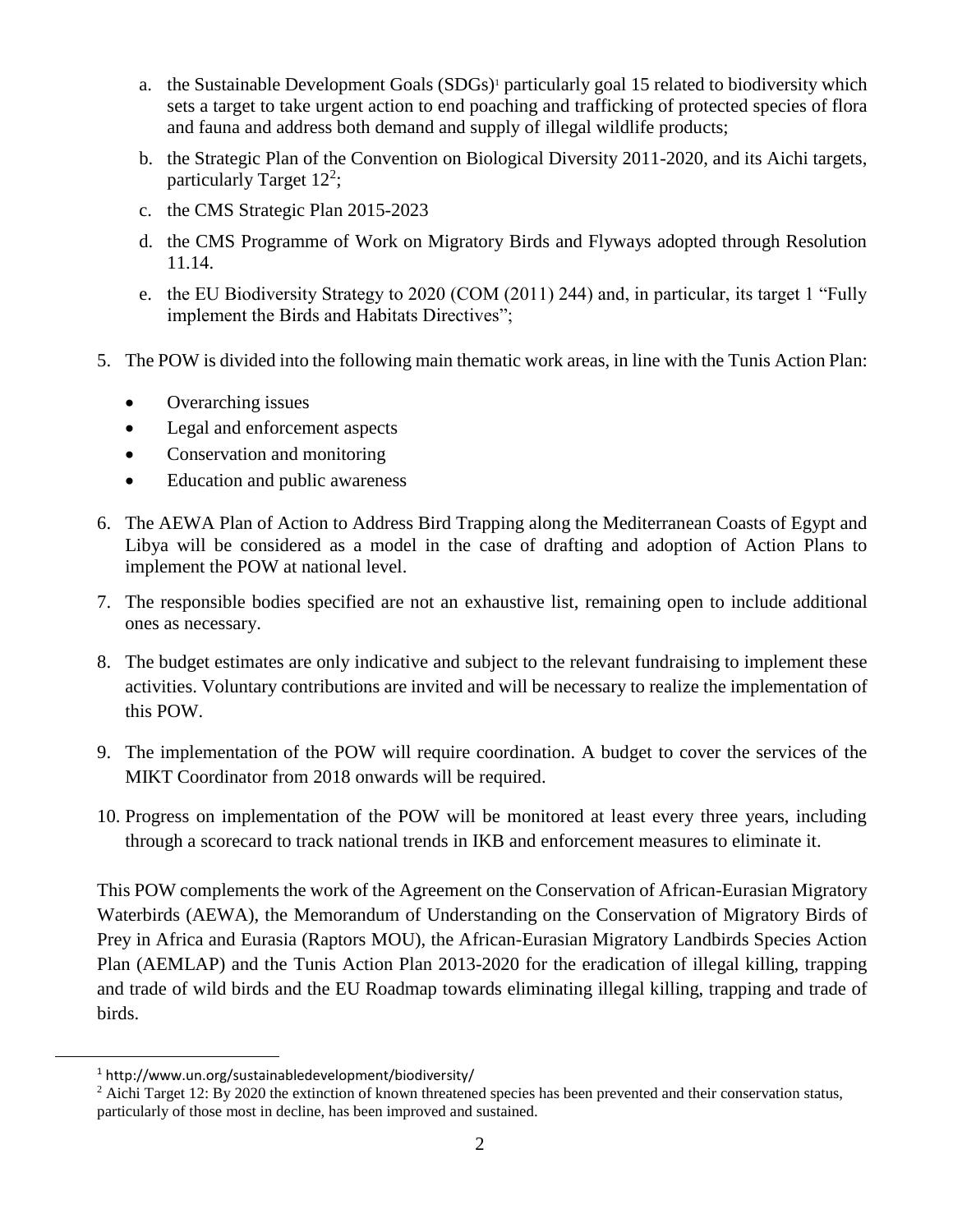## **ACRONYMS**

| <b>AEWA</b>        | African Eurasian Waterbird Agreement                                                                         |
|--------------------|--------------------------------------------------------------------------------------------------------------|
| <b>AEMLAP</b>      | African Eurasian Migratory Landbirds Action Plan                                                             |
| <b>APA</b>         | <b>African Prosecutors Association</b>                                                                       |
| <b>BLI</b>         | <b>BirdLife International</b>                                                                                |
| CABS               | Committee against Bird Slaughter                                                                             |
| <b>CBD</b>         | <b>Convention on Biological Diversity</b>                                                                    |
| <b>CMS</b>         | Convention on the Conservation of Migratory Species of Wild Animals                                          |
| <b>COP</b>         | Conference of the Parties                                                                                    |
| <b>CITES</b>       | Convention on International Trade in Endangered Species of Wild Fauna and Flora                              |
| EU                 | European Union                                                                                               |
| EC                 | <b>European Commission</b>                                                                                   |
| <b>EURING</b>      | European Union for Bird Ringing                                                                              |
| Europol            | European Police Office                                                                                       |
| <b>EEAA</b>        | <b>Egyptian Environmental Affairs Agency</b>                                                                 |
| <b>EGA</b>         | Environmental General Authority (Libya)                                                                      |
| <b>EJTN</b>        | <b>European Judicial Training Network</b>                                                                    |
| <b>EUFJE</b>       | EU Forum of Judges for the Environment                                                                       |
| <b>ENPE</b>        | European Network of Prosecutors for the Environment                                                          |
| <b>FACE</b>        | European Federation of Associations for Hunting and Conservation                                             |
| <b>IAF</b>         | International Association for Falconry and Conservation of Birds of Prey                                     |
| <b>ICCWC</b>       | International Consortium on Combatting Wildlife Crime                                                        |
| <b>IKB</b>         | Illegal Killing, Taking and Trade of Migratory Birds                                                         |
| <b>IMPEL</b>       | European Union Network for the Implementation and Enforcement of Environmental                               |
|                    | Law                                                                                                          |
| <b>INTERPOL</b>    | International Criminal Police Organization                                                                   |
| EnviCrimeNet       | Network of environmental protection officers within the EU                                                   |
| <b>IUCN</b>        | International Union for Conservation of Nature                                                               |
| <b>LIFE</b>        | EU funding instrument for the environment and climate action                                                 |
| <b>MED</b>         |                                                                                                              |
|                    | All coastal States in the Mediterranean Sea                                                                  |
| <b>MIKT</b>        |                                                                                                              |
|                    | Intergovernmental Task Force on Illegal Killing, Taking and Trade of Migratory<br>Birds in the Mediterranean |
| <b>MOU</b>         |                                                                                                              |
| N/A                | Memorandum of Understanding<br>Not applicable                                                                |
| <b>NABU</b>        | Nature and Biodiversity Conservation Union                                                                   |
| <b>NAP</b>         | <b>National Action Plan</b>                                                                                  |
| <b>NBSAP</b>       | National Biodiversity Strategies and Action Plan                                                             |
| <b>NCE</b>         | <b>Nature Conservation Egypt</b>                                                                             |
| SC                 | Scientific Council                                                                                           |
| <b>TAP</b>         | Tunis Action Plan 2013-2020 for the eradication of illegal killing, trapping and trade                       |
|                    | of wild birds.                                                                                               |
|                    |                                                                                                              |
| <b>TRAFFIC</b>     | <b>Wildlife Trade Monitoring Network</b>                                                                     |
| <b>UNDP</b>        | <b>United Nations Development Programme</b>                                                                  |
| <b>UNEP</b>        | <b>United Nations Environment Programme</b>                                                                  |
| <b>UNFCCC</b>      | United Nations Convention to Combat Climate Change                                                           |
| <b>UNODC</b><br>WI | United Nations Office on Drugs and Crime<br><b>Wetlands International</b>                                    |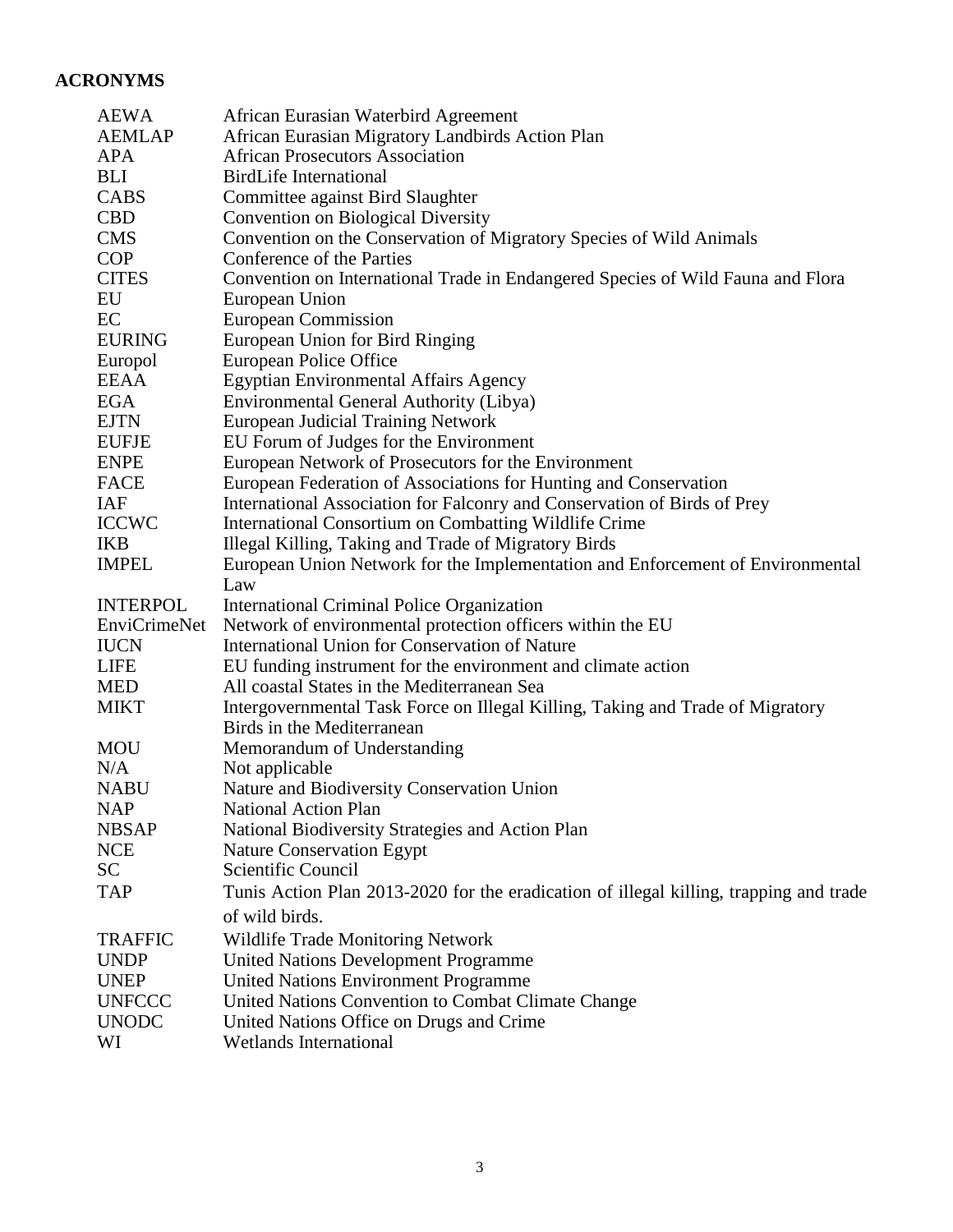## **2.0 PROGRAMME OF WORK MATRIX**

| <b>Thematic</b>                           | <b>Objective</b>                                                                                                                | <b>Action</b>                                                                                                                                                                                                                                                | <b>Target / Indicator</b>                                                                                                                                               | <b>Scope</b>                                                                                                                                       |                            | <b>Timeline</b>               | <b>Priority</b>  |
|-------------------------------------------|---------------------------------------------------------------------------------------------------------------------------------|--------------------------------------------------------------------------------------------------------------------------------------------------------------------------------------------------------------------------------------------------------------|-------------------------------------------------------------------------------------------------------------------------------------------------------------------------|----------------------------------------------------------------------------------------------------------------------------------------------------|----------------------------|-------------------------------|------------------|
| Area                                      |                                                                                                                                 |                                                                                                                                                                                                                                                              |                                                                                                                                                                         | <b>Responsible bodies</b>                                                                                                                          | <b>Budget</b>              | $(2016 -$<br>20)              | (Core /<br>High) |
| 1.<br><b>Overarching</b><br><b>issues</b> | 1.1. Encourage<br>the development<br>of National<br><b>Action Plans</b><br>(NAPs) to<br>address IKB<br>(where deemed<br>useful) | 1.1.1. NAPs for eliminating IKB<br>are elaborated as outcomes of<br>National workshops organized to<br>involve all key stakeholders to<br>agree priority measures to address<br><b>IKB</b><br>(Cross reference to Actions 2.1.1 and<br>$2.3.1.$ of this PoW) | NAPs are developed as a<br>framework for implementation<br>in all countries, based on a<br>comprehensive national<br>picture of the scale of IKB                        | <b>MED</b><br>National<br>Authorities, Law<br>Enforcement<br>Authorities, CMS<br>Secretariat, WI,<br>with the support of<br><b>IUCN</b> Centre for | 30,000€<br>Per<br>workshop | 2017-18                       | High             |
|                                           |                                                                                                                                 | 1.1.2 NAPs are integrated into<br>NBSAPs and associated<br>implementation mechanisms                                                                                                                                                                         |                                                                                                                                                                         | Mediterranean<br>Cooperation and<br>other relevant<br>stakeholders                                                                                 | N/A                        |                               |                  |
|                                           | 1.2. Report the<br>situation in each<br>country<br>regularly                                                                    | 1.2.1. Harmonize reporting format<br>and periodicity for national<br>reporting under CMS COP and<br>Bern Convention TAP and, as<br>appropriate, reporting on the EU<br><b>Nature Directives</b>                                                              | Information on the state of<br>IKB and the response to it is<br>available for each country and<br>adequate progress is made                                             | <b>MED</b><br>National<br>Authorities, CMS<br>Secretariat                                                                                          | N/A                        | 2017-18                       | High             |
|                                           | 1.3. Address<br><b>IKB</b> in trouble<br>spot areas to<br>assist developing<br>appropriate<br>local solutions                   | 1.3.1. Prioritise application of<br>measures in this PoW in blackspot<br>areas as identified by BLI.                                                                                                                                                         | A measureable reduction in<br>IKB in the worst 20 blackspots<br>as identified by BLI.                                                                                   | <b>MED</b><br>National<br>authorities, EC,<br>CMS Secretariat,<br>WI, BLI, CABS                                                                    | 50,000€                    | 2016-20                       | Core             |
|                                           | 1.4. Measure<br>progress                                                                                                        | 1.4.1 Create a scoreboard to<br>measure and allow benchmarking<br>of concrete progress on eradication<br>of IKB at national level<br>(Cross reference to Actions 1.2.1 of<br>this PoW)                                                                       | A mechanism to evaluate IKB<br>ranking of Mediterranean<br>countries is established<br>Data for the elaboration of the<br>scoreboards is compiled on a<br>regular basis | <b>MED</b><br>CMS Secretariat,<br>EC, National<br>authorities, NGOs                                                                                | $6,000 \in$                | 2017 for<br>adoption<br>$-20$ | High             |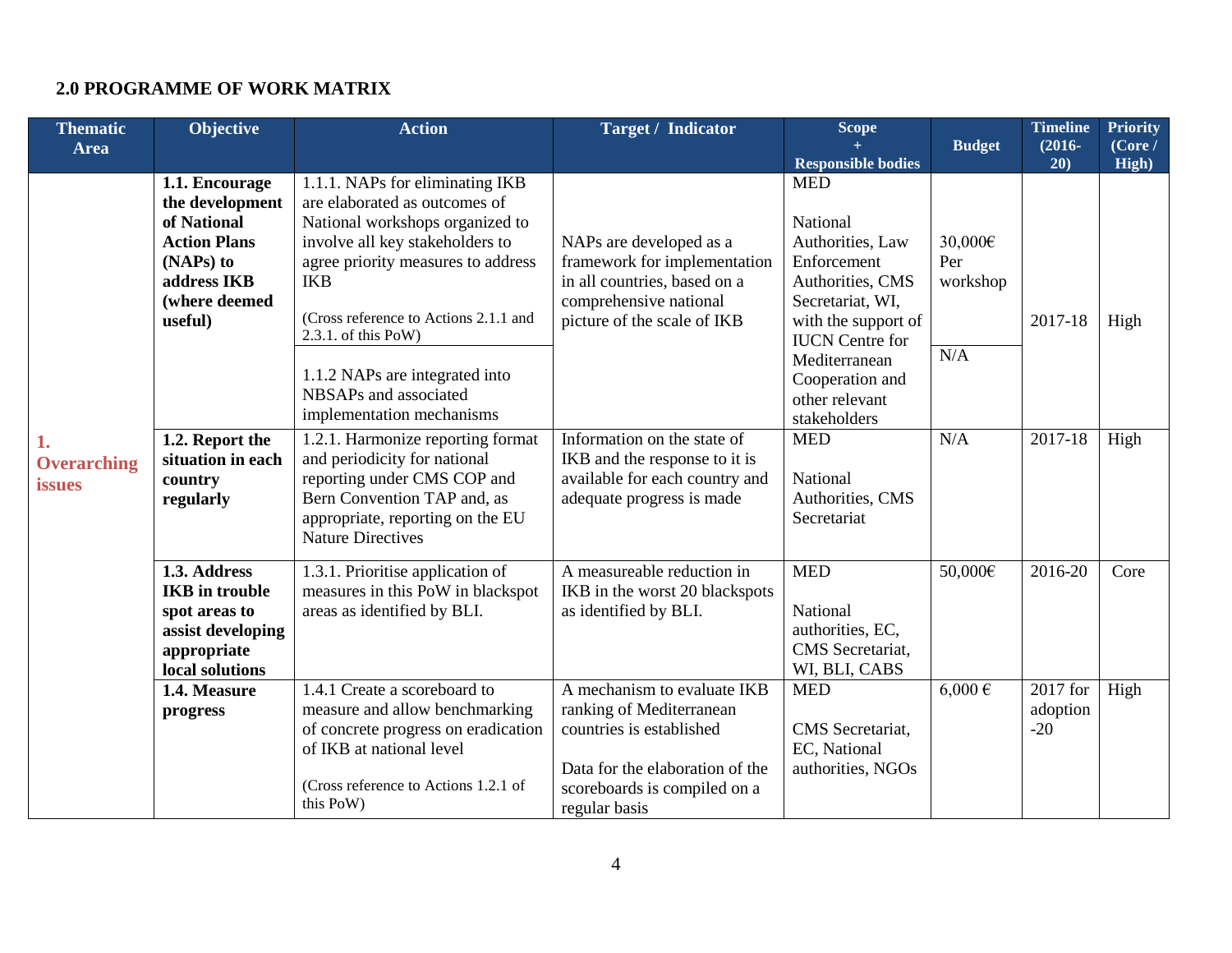| <b>Thematic</b>                       | <b>Objective</b>                                                                                                                                                                                                                                                                         | <b>Action</b>                                                                                                                                                                                                                                                                                                                                                                                                                                                                                                                                                                                                                                                                                                                                                                                                                                                                                                                                                                                                                    | <b>Target / Indicator</b>                                                                                                                                                                         | Scope                                                                                                                                                                                                                                                                                                                                           |               | <b>Timeline</b>  | <b>Priority</b>  |
|---------------------------------------|------------------------------------------------------------------------------------------------------------------------------------------------------------------------------------------------------------------------------------------------------------------------------------------|----------------------------------------------------------------------------------------------------------------------------------------------------------------------------------------------------------------------------------------------------------------------------------------------------------------------------------------------------------------------------------------------------------------------------------------------------------------------------------------------------------------------------------------------------------------------------------------------------------------------------------------------------------------------------------------------------------------------------------------------------------------------------------------------------------------------------------------------------------------------------------------------------------------------------------------------------------------------------------------------------------------------------------|---------------------------------------------------------------------------------------------------------------------------------------------------------------------------------------------------|-------------------------------------------------------------------------------------------------------------------------------------------------------------------------------------------------------------------------------------------------------------------------------------------------------------------------------------------------|---------------|------------------|------------------|
| <b>Area</b>                           |                                                                                                                                                                                                                                                                                          |                                                                                                                                                                                                                                                                                                                                                                                                                                                                                                                                                                                                                                                                                                                                                                                                                                                                                                                                                                                                                                  |                                                                                                                                                                                                   | <b>Responsible bodies</b>                                                                                                                                                                                                                                                                                                                       | <b>Budget</b> | $(2016 -$<br>20) | (Core /<br>High) |
| 2. Legal and<br>enforcement<br>issues | 2.1. Ensure that<br>national<br>legislation<br>complies with<br>international<br>and EU law<br>where<br>applicable and is<br>effective in<br>addressing<br>national<br>challenges<br>related to<br>eradication of<br><b>IKB</b><br>(In TAP this is<br>reflected as<br>Expected Result 1) | 2.1.1. Review national legislation<br>in conjunction with stakeholders to<br>identify gaps and deficiencies in<br>existing legislation (including with<br>reference to relevant legislation in<br>other countries) and prepare<br>proposed amendments or new<br>legislation that:<br>Is compliant with international<br>٠<br>and EU obligations (where<br>applicable)<br>adequately addresses<br>$\blacksquare$<br>challenges related to<br>eradication of IKB specific to<br>each country (including the<br>provision of key offences,<br>appropriate penalties and other<br>court orders that provide both<br>a sufficient punishment for the<br>offender and a deterrent to<br>others - in particular to any<br>organized illegal trading or<br>criminal structures)<br>addresses any administrative<br>reforms or rearrangements<br>which require legislative<br>changes, to ensure adequate<br>and sustained enforcement of<br>the key offence provisions.<br>(Cross reference to Actions 1.1.1 and<br>$1.1.2$ of this PoW) | Review of legal framework<br>conducted for each country<br>(and potentially also at<br>international level for trade) $3$<br>Adaptation or enactment of<br>legislation proposed by the<br>review. | <b>MED</b><br>National<br>Authorities, EC,<br>legislative bodies<br>and law<br>enforcement<br>authorities, Egypt<br>and Libya IKB<br><b>Action Plan</b><br>(Result 2.2.<br>EEAA, EGA);<br><b>Barcelona</b><br>Convention; Arab<br>League; Tunis<br>Action Plan; Bern<br>Convention;<br>Ramsar. BLI<br>(summaries on<br>national<br>legislation) | N/A           | 2016-20          | Core             |

<sup>&</sup>lt;sup>3</sup> The EU Wildlife Trafficking Action Plan foresees under its action 9 (Develop strategies to improve compliance with EU wildlife legislation at national level) that EC assesses shortcomings in implementing EU wildlife trade regulations in each MS.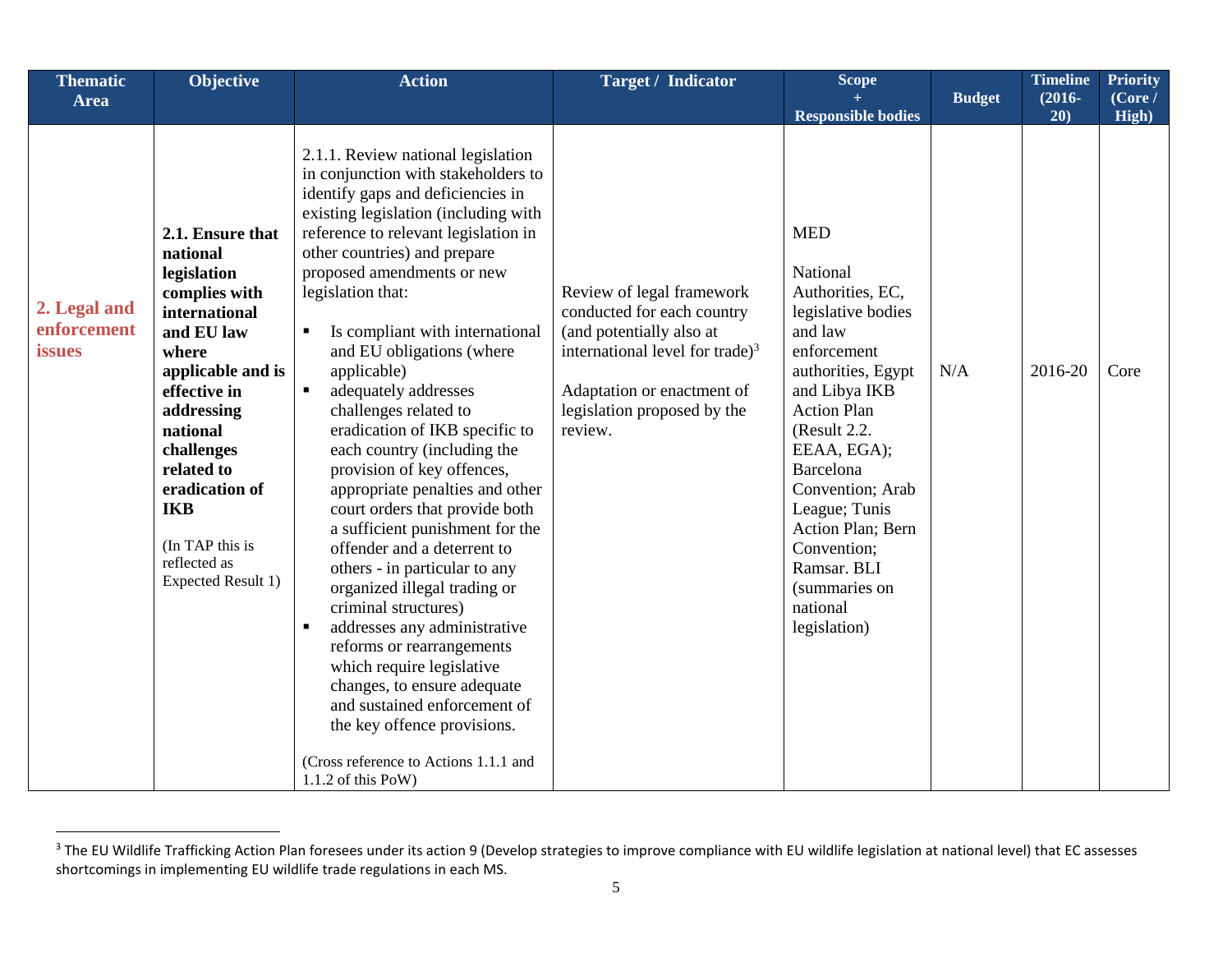| <b>Thematic</b> | <b>Objective</b>                                                                                                                              | <b>Action</b>                                                                                                                                                                                                                                                                                                                             | <b>Target / Indicator</b>                                                                                                                                                                                                                                                | Scope                                                                                                                              |                          | <b>Timeline</b>  | <b>Priority</b>   |
|-----------------|-----------------------------------------------------------------------------------------------------------------------------------------------|-------------------------------------------------------------------------------------------------------------------------------------------------------------------------------------------------------------------------------------------------------------------------------------------------------------------------------------------|--------------------------------------------------------------------------------------------------------------------------------------------------------------------------------------------------------------------------------------------------------------------------|------------------------------------------------------------------------------------------------------------------------------------|--------------------------|------------------|-------------------|
| <b>Area</b>     |                                                                                                                                               |                                                                                                                                                                                                                                                                                                                                           |                                                                                                                                                                                                                                                                          | <b>Responsible bodies</b>                                                                                                          | <b>Budget</b>            | $(2016 -$<br>20) | (Core l)<br>High) |
|                 | 2.2 Provide the<br>judiciary sector<br>with clear<br>sentencing<br>guidelines<br>(in TAP this is<br>reflected as<br><b>Expected Results 3</b> | 2.2.1. Encourage the adoption in<br>each country of gravity factors and<br>sentencing guidelines along the<br>lines of those developed under the<br>TAP or, alternatively, of the<br>inclusion of appropriate<br>aggravating and other sentencing<br>factors within new or amending<br>legislation.                                       | Gravity factors and sentencing<br>guidelines are promoted in the<br>Mediterranean to be integrated<br>in the legal framework and<br>influence effective prosecution<br>and sentencing in wildlife<br>crimes as serious offences                                          | <b>EUROPE</b><br>National<br>authorities (with<br>support from<br>EUFJE, ENPE),<br><b>CMS</b> Secretariat                          | N/A                      | 2017             | Core              |
|                 | &4)                                                                                                                                           | 2.2.2. Dissemination of existing<br>sentencing guidelines and gravity<br>factors developed under the TAP<br>to non-European Mediterranean<br>countries<br>(Reference to Recommendation No.<br>177 (2015) Council of Europe)                                                                                                               | <b>Bern Convention gravity</b><br>factors and sentencing<br>guidelines are disseminated to<br>non-European Mediterranean<br>countries to encourage a<br>consistent, transparent and<br>harmonized framework of<br>sanctions of wildlife offences<br>in the Mediterranean | NON-EUROPE<br>National<br>authorities,<br>EUFJE, ENPE,<br><b>CMS</b> Secretariat                                                   | N/A                      | 2016             | Core              |
|                 | 2.3. Ensure that<br>legislation is<br>properly<br>implemented<br>and enforced                                                                 | 2.3.1 Review of national<br>implementation and enforcement<br>framework to identify gaps<br>(including opportunities for self-<br>regulation by organized hunting<br>groups) and deficiencies and<br>propose amendments to ensure that<br>it adequately addresses challenges<br>related to eradication of IKB<br>specific to each country | Review of implementation and<br>enforcement framework<br>conducted for each country<br>Adaptation of framework<br>proposed and where possible<br>enacted<br>Improvement of detection<br>mechanisms                                                                       | <b>MED</b><br>National<br>authorities with<br>support of EC,<br>relevant<br>intergovernmental<br>organizations and<br>conventions. | N/A                      | 2020             | Core              |
|                 |                                                                                                                                               | 2.3.2 Encourage the review and<br>development of national manuals<br>for conducting more effective<br>inspections and ambushes to<br>increase detection and convictions,<br>providing, as appropriate, at<br>international level, generic<br>template with general applicable                                                             | Review conducted, including<br>of existing national or<br>international materials.<br>Manual with guidance/formats<br>developed when needed                                                                                                                              | <b>MED</b><br>National<br>authorities with<br>support of<br>INTERPOL,<br><b>IMPEL</b>                                              | 12,000€<br>per<br>manual | 2017             | Core              |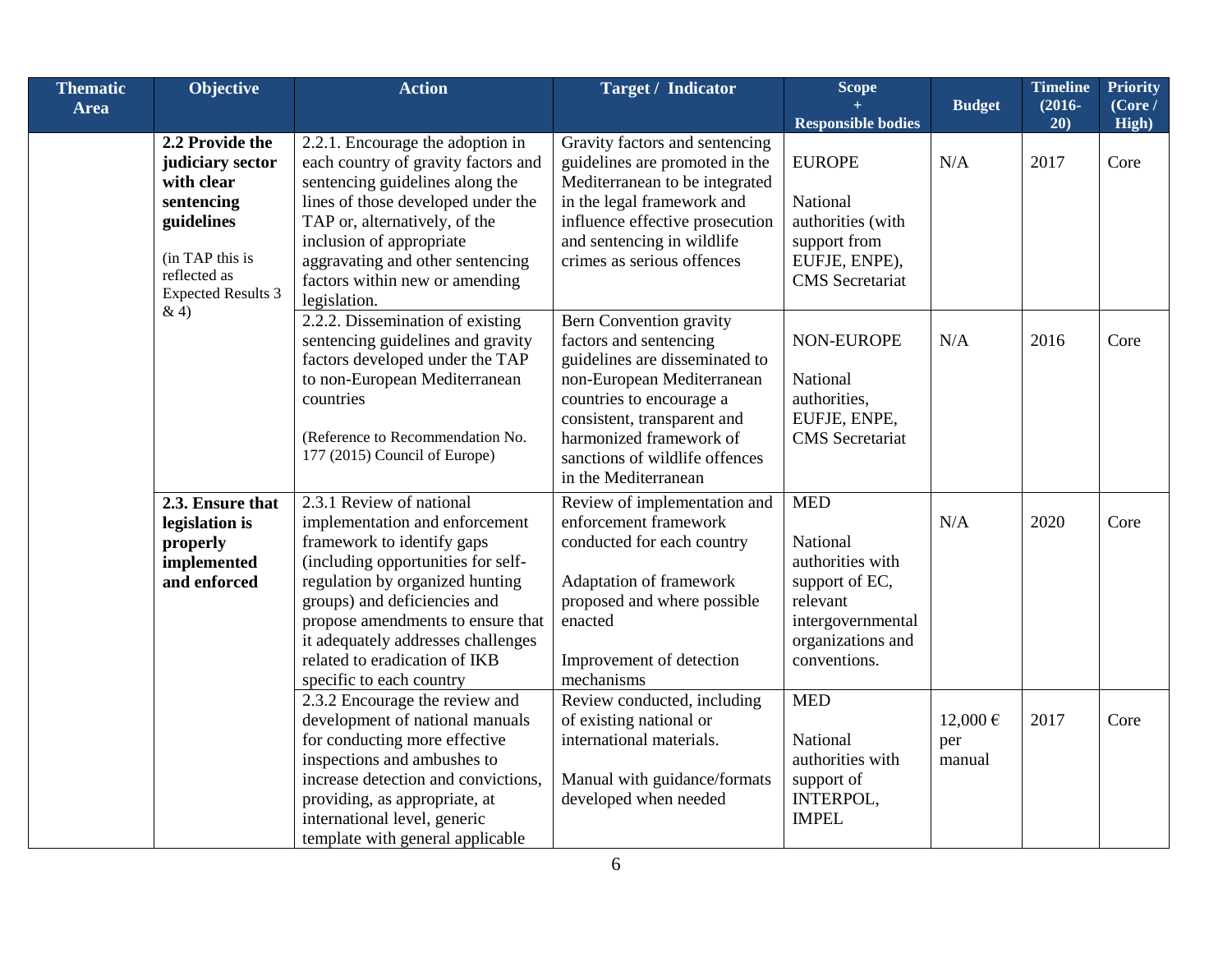| <b>Thematic</b><br><b>Area</b>                                                    | Objective | <b>Action</b>                                                                                                                                                                                                                                                                                                                                                                                                          | <b>Target / Indicator</b>                                                                                                                                                                   | <b>Scope</b>                                                                                                                                                             | <b>Budget</b> | <b>Timeline</b><br>$(2016 -$ | <b>Priority</b><br>(Core / |
|-----------------------------------------------------------------------------------|-----------|------------------------------------------------------------------------------------------------------------------------------------------------------------------------------------------------------------------------------------------------------------------------------------------------------------------------------------------------------------------------------------------------------------------------|---------------------------------------------------------------------------------------------------------------------------------------------------------------------------------------------|--------------------------------------------------------------------------------------------------------------------------------------------------------------------------|---------------|------------------------------|----------------------------|
|                                                                                   |           |                                                                                                                                                                                                                                                                                                                                                                                                                        |                                                                                                                                                                                             | <b>Responsible bodies</b>                                                                                                                                                |               | 20)                          | High)                      |
|                                                                                   |           | sections that can be adapted to the<br>national situation<br>(Cross reference with Action 2.5.2. of<br>this PoW).                                                                                                                                                                                                                                                                                                      |                                                                                                                                                                                             |                                                                                                                                                                          |               |                              |                            |
|                                                                                   |           | 2.3.3. Develop cooperation<br>between national enforcement<br>institutions                                                                                                                                                                                                                                                                                                                                             | Institutional coordination and<br>cooperation is improved at<br>national level                                                                                                              | <b>MED</b><br>National<br>authorities                                                                                                                                    | N/A           | 2017-18                      | Core                       |
| 2.4. Strengthen<br>regional<br>cooperation<br>across law<br>enforcement<br>chains |           | 2.4.1 Encourage and facilitate<br>networking of environmental<br>enforcement actors (judiciary and<br>law enforcement officials) at pan-<br>Mediterranean level                                                                                                                                                                                                                                                        | Strengthened cooperation<br>between Mediterranean<br>countries to share relevant<br>expertise and intelligence to<br>better tackle IKB<br>(Cross reference to Objective 4.3<br>of this PoW) | <b>MED</b><br>Existing<br>networks/organiza<br>tions (UNODC,<br>APA,<br>EnviCrimeNet,<br>EUFJE, ENPE,<br>IMPEL,<br>INTERPOL,<br>Europol,<br>TRAFFIC), CMS<br>Secretariat | 50,000€       | 2017                         | High                       |
|                                                                                   |           | 2.4.2. Facilitate development of<br>pan-Mediterranean portal/database<br>or other tools for the exchange of<br>enforcement-related information<br>(species and numbers affected,<br>methods used, hotspot locations,<br>penalties and sanctions) at pan-<br>Mediterranean level, including<br>through engagement with and use<br>of existing communication<br>channels for environmental<br>enforcement professionals. | Strengthened cooperation<br>between Mediterranean<br>countries to share relevant<br>expertise and intelligence to<br>better tackle IKB<br>(Cross reference to Objective 3.3<br>of this PoW) | <b>MED</b><br>National<br>authorities (with<br>support of<br>international<br>networks)                                                                                  | 100,000       | 2016-19                      | Core                       |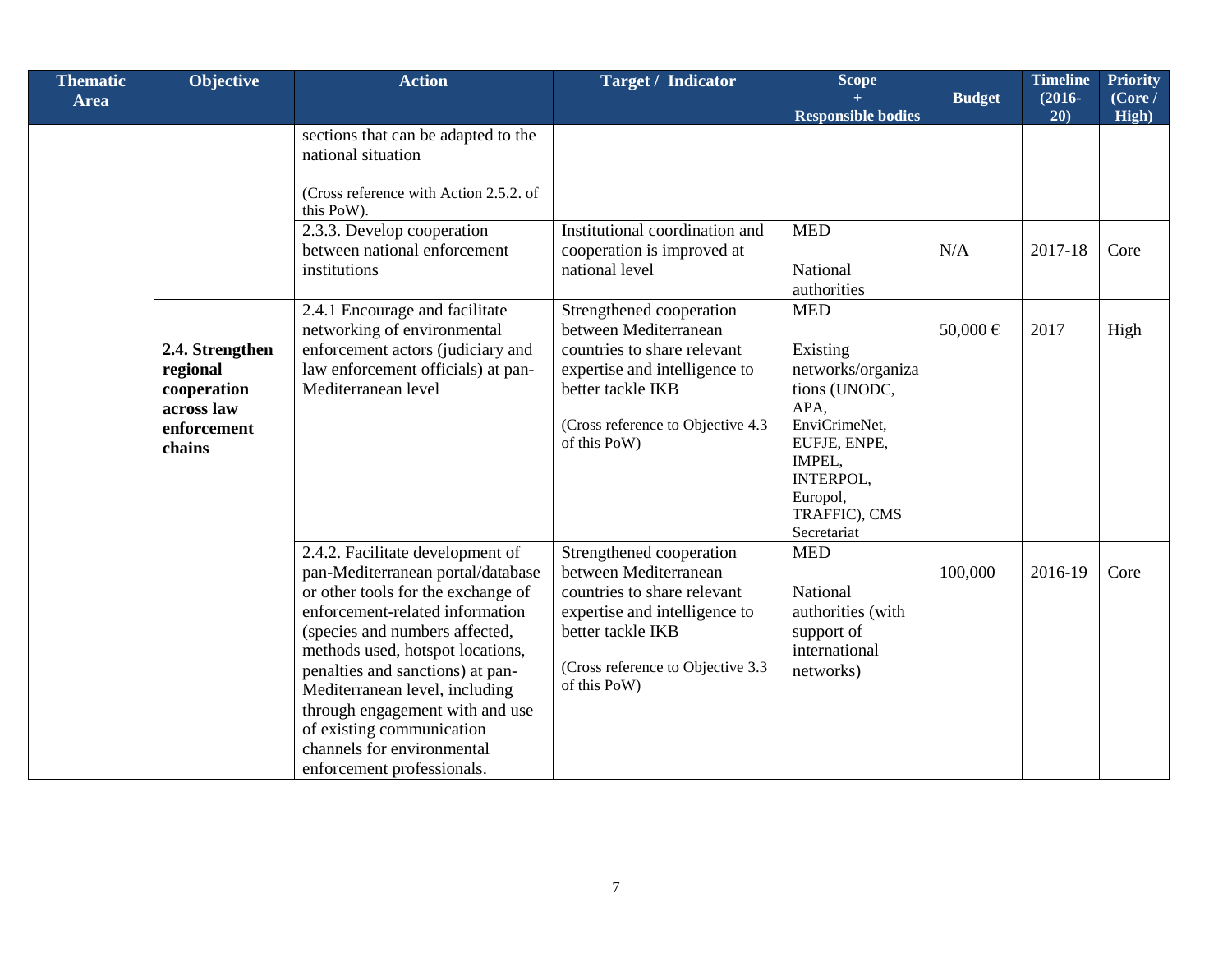| <b>Thematic</b> | <b>Objective</b>                                                        | <b>Action</b>                                                                                                                                                                                                                                                                                                                                                    | <b>Target / Indicator</b>                                                                                                                                                                                       | Scope                                                                                                                                                |                                                                                      | <b>Timeline</b>  | <b>Priority</b>  |
|-----------------|-------------------------------------------------------------------------|------------------------------------------------------------------------------------------------------------------------------------------------------------------------------------------------------------------------------------------------------------------------------------------------------------------------------------------------------------------|-----------------------------------------------------------------------------------------------------------------------------------------------------------------------------------------------------------------|------------------------------------------------------------------------------------------------------------------------------------------------------|--------------------------------------------------------------------------------------|------------------|------------------|
| <b>Area</b>     |                                                                         |                                                                                                                                                                                                                                                                                                                                                                  |                                                                                                                                                                                                                 | <b>Responsible bodies</b>                                                                                                                            | <b>Budget</b>                                                                        | $(2016 -$<br>20) | (Core /<br>High) |
|                 | 2.5 Capacity<br>building along<br>enforcement<br>chain and<br>judiciary | 2.5.1. Encourage the establishment<br>of specialized environmental units,<br>including field<br>investigators/officers, prosecutors<br>and interagency task forces and the<br>compilation of a panel of relevant<br>laboratory and other experts who<br>may be needed to provide the<br>expert evidence necessary for the<br>proof of offences at national level | Specialized law enforcement<br>units are established and a<br>panel of experts is compiled                                                                                                                      | <b>MED</b><br>National<br>authorities (with<br>support of<br>international<br>networks)                                                              | N/A                                                                                  | 2016-20          | Core             |
|                 |                                                                         | 2.5.2 Organize regional and<br>national training seminars on IKB<br>on environmental crime for police<br>officers, inspectors, rangers,<br>prosecutors, judges.<br>(Cross reference to Action 2.3.2. and<br>3.1.3. of this PoW and reference to<br>Action 17 EU Action Plan against<br>Wildlife Trafficking)                                                     | National training programmes<br>are implemented to better<br>detect/monitor/collect<br>evidence of IKB etc.<br>Legal officers and judiciary<br>are better trained to address<br><b>IKB</b> in the Mediterranean | MED/<br>National<br>authorities, EC,<br>EUFJE, EJTN,<br>UNEP, ENPE,<br>IMPEL, Europol,<br><b>INTERPOL, CMS</b><br>Secretariat                        | 50,000€<br>per<br>national<br>seminar<br>$100,000 \in$<br>per<br>regional<br>seminar | 2016-20          | Core             |
|                 |                                                                         | 2.5.3 Use of existing international<br>networks, platforms and<br>information exchange mechanisms<br>to maximize cooperation in law<br>enforcement amongst MIKT<br>member states.                                                                                                                                                                                | MIKT is engaged and<br>integrated with existing<br>networks/initiatives on the<br>fight against IKB (i.e. organize<br>targeted training seminars, etc)                                                          | National<br>Authorities, EC,<br>CMS Secretariat,<br>INTERPOL,<br>Europol,<br>TRAFFIC,<br>Customs network,<br>Barcelona<br>Convention,<br><b>NGOs</b> | N/A                                                                                  | 2016-20          | Core             |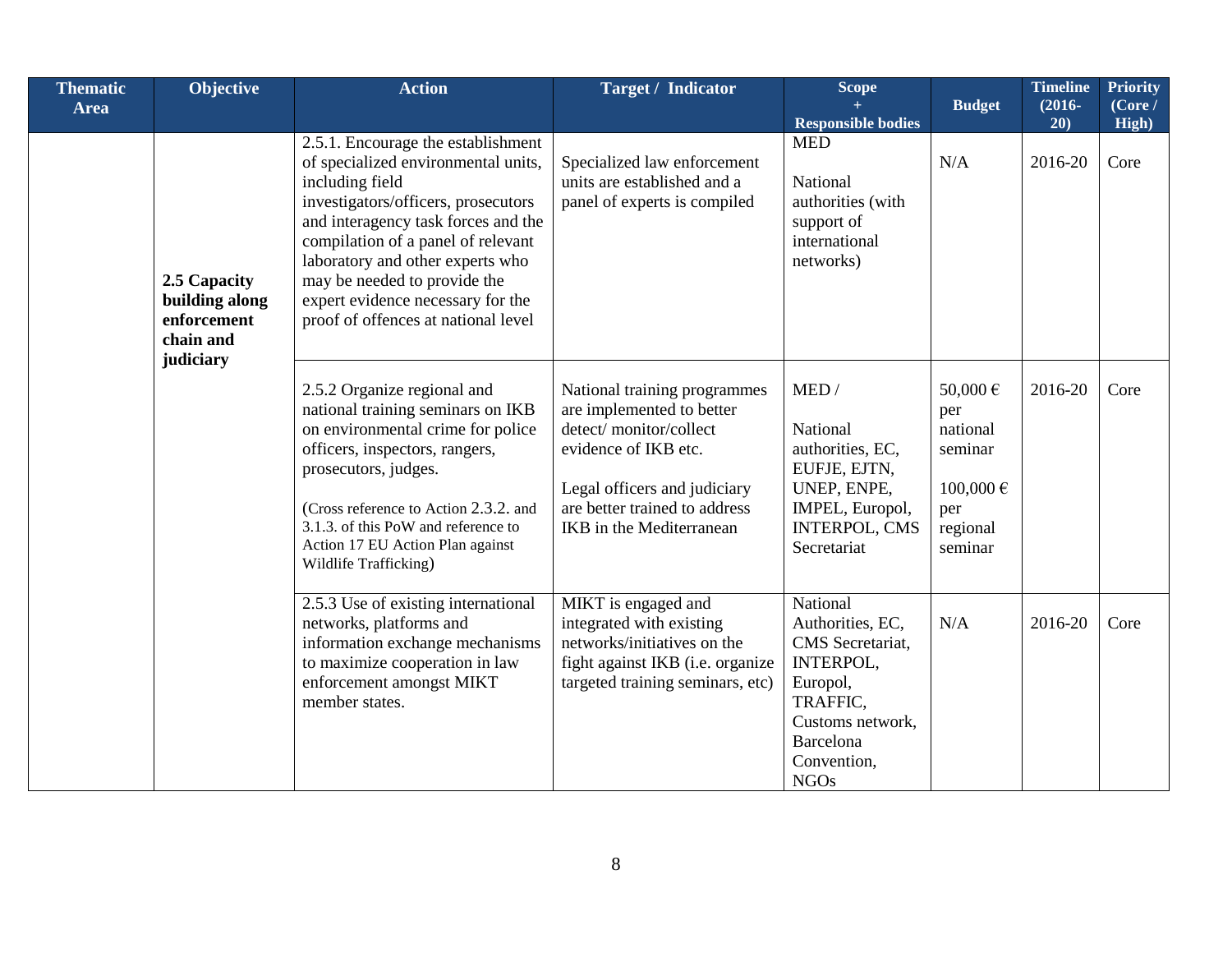| <b>Thematic</b><br><b>Area</b>                 | <b>Objective</b>                                                        | <b>Action</b>                                                                                                                                                                                                                                                                                                                                                                                                          | <b>Target / Indicator</b>                                                                                                                                                                                                                                                                                                                              | Scope                                                                                                                                          | <b>Budget</b> | <b>Timeline</b><br>$(2016 -$ | <b>Priority</b><br>(Core / |
|------------------------------------------------|-------------------------------------------------------------------------|------------------------------------------------------------------------------------------------------------------------------------------------------------------------------------------------------------------------------------------------------------------------------------------------------------------------------------------------------------------------------------------------------------------------|--------------------------------------------------------------------------------------------------------------------------------------------------------------------------------------------------------------------------------------------------------------------------------------------------------------------------------------------------------|------------------------------------------------------------------------------------------------------------------------------------------------|---------------|------------------------------|----------------------------|
|                                                |                                                                         |                                                                                                                                                                                                                                                                                                                                                                                                                        |                                                                                                                                                                                                                                                                                                                                                        | <b>Responsible bodies</b>                                                                                                                      |               | 20)                          | High)                      |
|                                                |                                                                         | 2.5.4 Organize a workshop to<br>tackle IKB of raptors in the<br>Eastern Mediterranean and the<br>Middle East region                                                                                                                                                                                                                                                                                                    | A strategy for combatting the<br>illegal smuggling of falcons in<br>the region is adopted                                                                                                                                                                                                                                                              | <b>MIDDLE EAST</b><br>Raptors MoU, IAF                                                                                                         | 30,000 €      | 2016-17                      | High                       |
| 3.<br><b>Conservation</b><br>and<br>monitoring | 3.1. Improve<br>monitoring of<br><b>IKB</b> activities on<br>the ground | 3.1.1. Development of a<br>monitoring protocol on the status<br>and trends of IKB in the<br>Mediterranean<br>(Cross reference to Action 3.1.2. of<br>this PoW)                                                                                                                                                                                                                                                         | Trends of IKB in the<br>Mediterranean are properly<br>monitored in a systematic and<br>repeatable way using robust<br>methodologies with results<br>able to be synthesized at<br>regional level, as an input to<br>scoreboard on progress for<br>eradication of IKB in the<br>Mediterranean<br>(Cross reference to with activity<br>1.4.1 of this PoW) | <b>MED</b><br>National<br>authorities with<br>support from<br>CMS,<br><b>CABS &amp; BLI</b><br>when needed,<br>Tour du Valat <sup>4</sup>      | 50,000€       | 2018                         | Core                       |
|                                                |                                                                         | $\overline{3.1.2}$ . Disseminate example<br>protocols and methodologies to<br>capture data in a more standardised<br>and comprehensive way<br>Develop guidelines on monitoring<br>IKB for use by national authorities<br>based on existing guidelines,<br>including the BLI monitoring<br>guidelines, but with additional case<br>studies, protocols and methods.<br>(Cross reference to Action 3.1.1. of<br>this PoW) | Increased collection of data on<br>IKB and enforcement<br>measures.<br>Surveillance is increased.<br>Legislation on bird protection<br>is respected, enforced and<br>illegal activities are<br>discouraged.                                                                                                                                            | <b>MED</b><br>EC, BLI, CMS<br>Secretariat, Bern<br>Convention with<br>the support of<br><b>IUCN</b> Centre for<br>Mediterranean<br>Cooperation | $20,000 \in$  | 2016-20                      | Core                       |

<sup>4</sup> International Waterbirds Census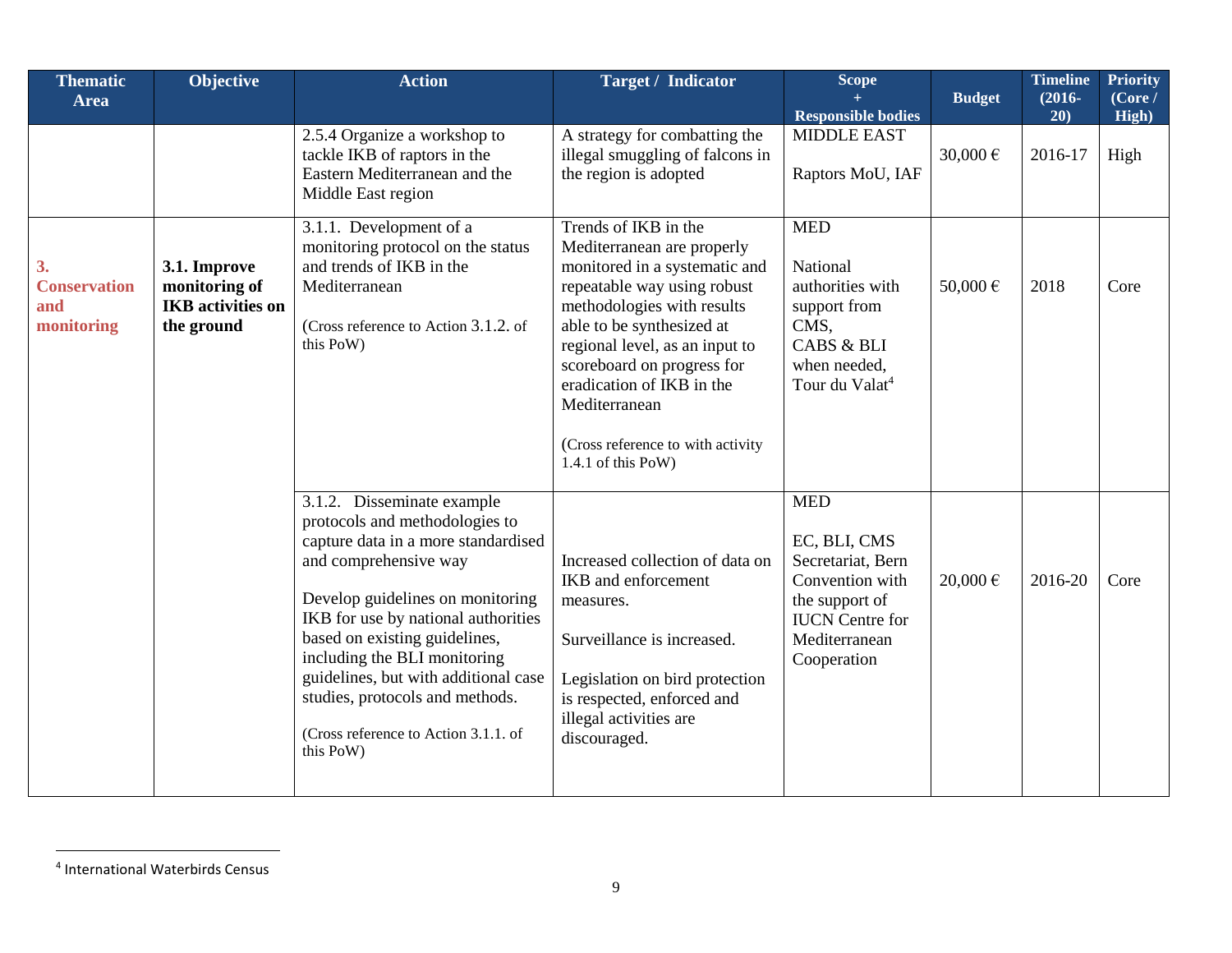| <b>Thematic</b><br><b>Area</b> | Objective                                                                                                                         | <b>Action</b>                                                                                                                                                                                                                                                                             | <b>Target / Indicator</b>                                                                                                                                                                                                                                     | Scope                                                                                                                                                                                                                    | <b>Budget</b> | <b>Timeline</b><br>$(2016 -$ | <b>Priority</b><br>(Core / |
|--------------------------------|-----------------------------------------------------------------------------------------------------------------------------------|-------------------------------------------------------------------------------------------------------------------------------------------------------------------------------------------------------------------------------------------------------------------------------------------|---------------------------------------------------------------------------------------------------------------------------------------------------------------------------------------------------------------------------------------------------------------|--------------------------------------------------------------------------------------------------------------------------------------------------------------------------------------------------------------------------|---------------|------------------------------|----------------------------|
|                                |                                                                                                                                   | 3.1.3. Increase the number of<br>wardens and rural police that<br>patrol areas where IKB takes place<br>(consider a proportional density to<br>number of offenders) and provide<br>adequate training<br>(Cross reference to Action 2.5.2 of<br>this Pow)                                  |                                                                                                                                                                                                                                                               | <b>Responsible bodies</b><br><b>MED</b><br>National<br>Authorities                                                                                                                                                       | N/A           | 20)<br>2016-17               | High)<br>Core              |
|                                | 3.2. Undertake<br>research on the<br>scale, drivers<br>and modus<br>operandi and<br>impacts of IKB<br>and the species<br>affected | 3.2.1. Support identification of<br>enforcement priorities at national<br>level taking into account all<br>available data, through a<br>participative approach involving<br>governmental and non-<br>governmental stakeholders.                                                           | Data is properly collated in<br>conjunction with relevant<br>stakeholders to better focus on<br>tackling IKB to the highest<br>priority areas in the<br>Mediterranean region                                                                                  | <b>MED</b><br>Relevant<br>governmental and<br>non-governmental<br>stakeholders                                                                                                                                           | $15,000 \in$  | 2016-17                      | High                       |
|                                |                                                                                                                                   | 3.2.2. Conduct additional research<br>on IKB in the region, including<br>scale, drivers, modus operandi,<br>national and international legal and<br>illegal trade in wild birds in the<br>Mediterranean region<br>(Cross reference to Action 9 EU<br>Action Plan on Wildlife Trafficking) | Understanding is improved on<br>how best to tackle IKB,<br>including through prevention<br>by means other than the<br>enforcement deterrent.<br>Data on illegal trade is<br>collected in the Mediterranean<br>to measure the scale of this<br>wildlife crime. | Range countries<br>National<br>authorities, EC<br>and CMS in<br>cooperation with<br>range studies &<br>relevant<br>organizations<br>[universities,<br>independent<br>researchers &<br>institutions],<br><b>RESSOURCE</b> | $100,000 \in$ | 2016-18                      | Core                       |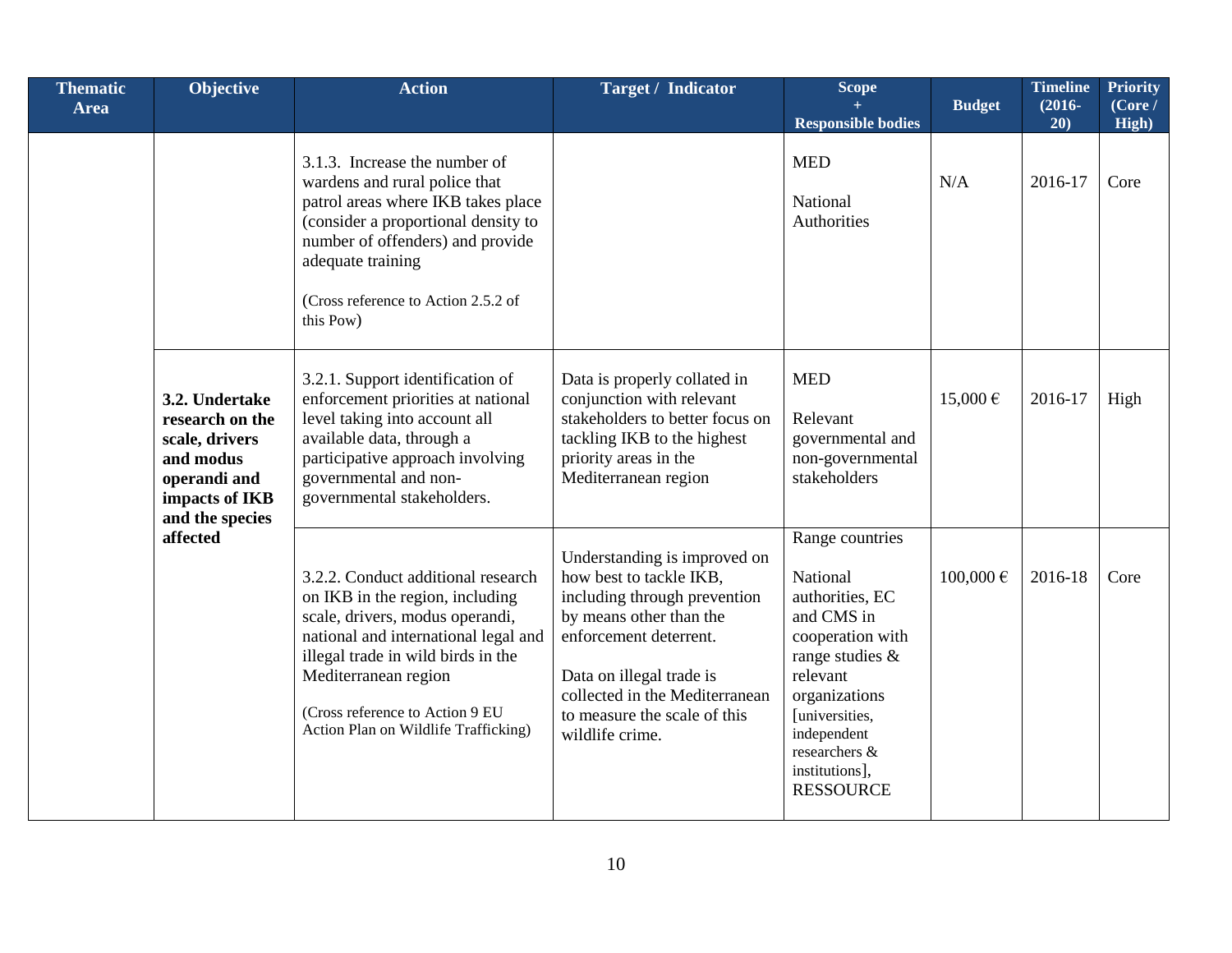| <b>Thematic</b><br><b>Area</b> | Objective                                                                                                                                                                                                          | <b>Action</b>                                                                                                                                                                              | <b>Target / Indicator</b>                                                                                                                                                                                                    | Scope<br><b>Responsible bodies</b>                                                                                        | <b>Budget</b>             | <b>Timeline</b><br>$(2016 -$<br>20) | <b>Priority</b><br>(Core /<br>High) |
|--------------------------------|--------------------------------------------------------------------------------------------------------------------------------------------------------------------------------------------------------------------|--------------------------------------------------------------------------------------------------------------------------------------------------------------------------------------------|------------------------------------------------------------------------------------------------------------------------------------------------------------------------------------------------------------------------------|---------------------------------------------------------------------------------------------------------------------------|---------------------------|-------------------------------------|-------------------------------------|
|                                | 3.3. A<br>Knowledge<br><b>Management</b><br>base is in place<br>to better<br>understand the<br>status and<br>trends of IKB in<br>the<br><b>Mediterranean</b><br>and as a basis<br>for research and<br>conservation | 3.3.1. Review existing tools and<br>portals and, if necessary, establish<br>a Knowledge Management Portal                                                                                  | Knowledge base increased and<br>trends of IKB in the<br>Mediterranean are properly<br>monitored in a systematic<br>repeatable way using robust<br>methodologies with results<br>able to be synthesized at<br>regional level. | <b>MED</b><br>National<br>authorities, EC,<br>CMS, NGOs                                                                   | 75,000€                   | 2018                                | Core                                |
|                                | 3.4. Alternative<br>sources of<br>income are<br>identified for<br>communities<br>that depend on<br>illegal killing<br>and trapping of<br>birds for<br>subsistence                                                  | 3.4.1. Wherever relevant,<br>undertake national socio-economic<br>studies on IKB to better<br>understand the drivers of bird<br>crime<br>(Cross reference to Action 3.4.2. of<br>this PoW) | Reliable data on the social,<br>economic and cultural<br>dimensions of IKB is available<br>to better tackle IKB at national<br>and regional level and enable<br>conservation efforts                                         | <b>MED</b><br>National<br>authorities,<br>UNODC, NGOs,<br>universities,<br>independent<br>researchers and<br>institutions | $20,000 \in$<br>per study | 2016-19                             | High                                |
|                                |                                                                                                                                                                                                                    | 3.4.2. Promote alternative<br>livelihoods projects/programmes<br>(Cross reference to Action 3.4.1. &<br>$4.2.1.$ of this PoW)                                                              | Local communities in relevant<br>countries are engaged in<br>livelihood activities that do not<br>negatively impact on wildlife                                                                                              | Non-EUROPE<br>National<br>authorities,<br>UNODC, NGOs,                                                                    | 200,000€                  | 2016-20                             | High                                |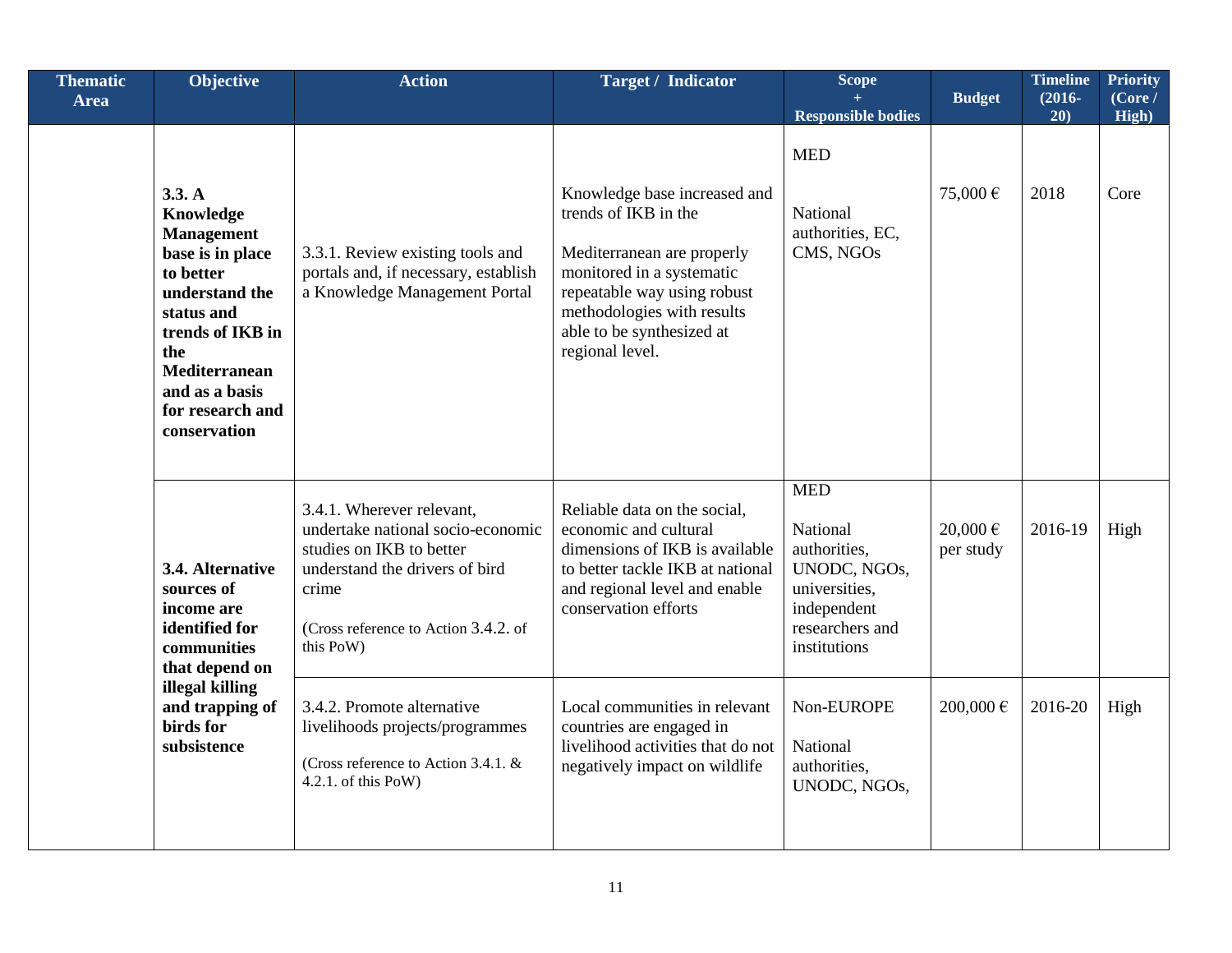| <b>Thematic</b>                                             | Objective                                                                                                                                                                                        | <b>Action</b>                                                                                                                                                                                                                                                                                                                                                                                                                                                                                                                                                                                                                                                                                                                                                                                                                                                                                                                                                                                    | <b>Target / Indicator</b>                                                                                                                                                                        | Scope                                                                                                                         |               | <b>Timeline</b>                     | <b>Priority</b>  |
|-------------------------------------------------------------|--------------------------------------------------------------------------------------------------------------------------------------------------------------------------------------------------|--------------------------------------------------------------------------------------------------------------------------------------------------------------------------------------------------------------------------------------------------------------------------------------------------------------------------------------------------------------------------------------------------------------------------------------------------------------------------------------------------------------------------------------------------------------------------------------------------------------------------------------------------------------------------------------------------------------------------------------------------------------------------------------------------------------------------------------------------------------------------------------------------------------------------------------------------------------------------------------------------|--------------------------------------------------------------------------------------------------------------------------------------------------------------------------------------------------|-------------------------------------------------------------------------------------------------------------------------------|---------------|-------------------------------------|------------------|
| <b>Area</b>                                                 |                                                                                                                                                                                                  |                                                                                                                                                                                                                                                                                                                                                                                                                                                                                                                                                                                                                                                                                                                                                                                                                                                                                                                                                                                                  |                                                                                                                                                                                                  | <b>Responsible bodies</b>                                                                                                     | <b>Budget</b> | $(2016 -$<br>20)                    | (Core /<br>High) |
| <b>4. Education</b><br>and public<br>awareness <sup>5</sup> | 4.1. Improve<br>hunter<br>education<br>processes and<br>raise awareness<br>at national level<br>by working<br>together with<br>hunting<br>organizations<br>and the wider<br>hunting<br>community | 4.1.1. Increase the level of<br>regulatory awareness amongst the<br>hunting community, including<br>through:<br>Encouraging hunting<br>organizations to adopt codes of<br>conduct including, where<br>relevant, those based on<br>traditional hunting principles,<br>and by systematically<br>condemning IKB;<br>Encouraging hunting<br>$\blacksquare$<br>organizations to reject<br>membership to hunters who<br>have been convicted of IKB;<br>Dissemination of principles of<br>$\blacksquare$<br>the Bern Convention Charter<br>on Hunting and Biodiversity<br>and other relevant guidance;<br>Encouraging states and<br>hunting associations to<br>organize national seminars to<br>inform and train hunters on<br>species identification, species<br>protected by law, forbidden<br>methods, etc.<br>Encouraging national<br>$\blacksquare$<br>administrations to improve<br>regulatory systems concerning<br>hunting education (e.g.<br>licensing, examinations, hunter<br>training, etc) | Achieve improved levels of<br>understanding and compliance<br>with the law and sustainable<br>hunting<br>Mobilize full support of<br>hunting organizations / hunters<br>in the fight against IKB | <b>MED</b><br>National<br>authorities, FACE,<br>IAF with the<br>support of IUCN<br>Centre for<br>Mediterranean<br>Cooperation | N/A           | 2020<br>staggered<br>mileston<br>es | Core             |

<sup>&</sup>lt;sup>5</sup> Previous work by LIFE projects in Mediterranean EU MS on public awareness activities: [http://www.birdlife.org/sites/default/files/attachments/20141010\\_Overview\\_LIFEProjects\\_BirdLifePartners\\_illegalkilling-trapping-trade-birds-EU.pdf](http://www.birdlife.org/sites/default/files/attachments/20141010_Overview_LIFEProjects_BirdLifePartners_illegalkilling-trapping-trade-birds-EU.pdf)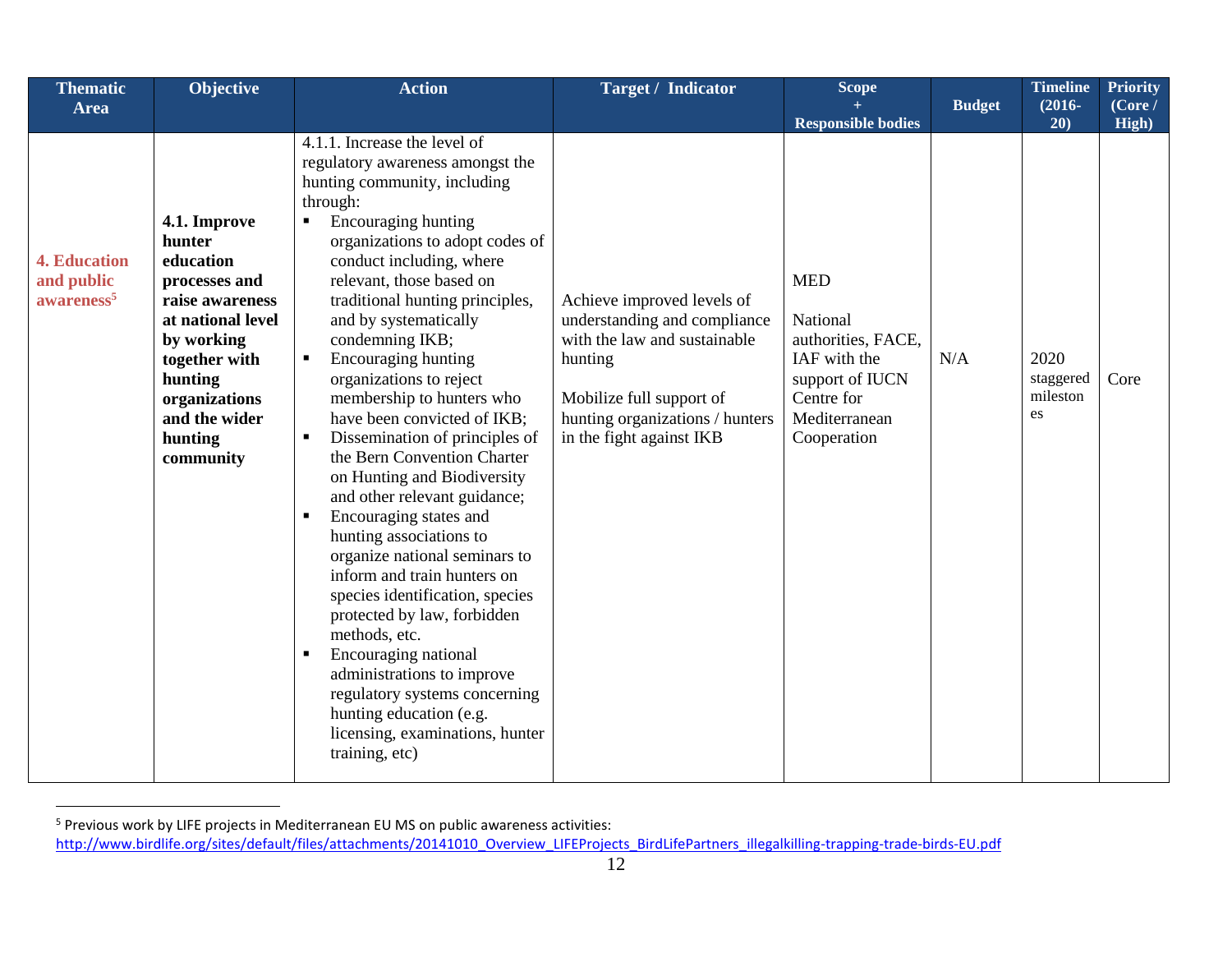| <b>Thematic</b><br><b>Area</b> | Objective                                                                                                                                                         | <b>Action</b>                                                                                                                                                                                                                                                                               | <b>Target / Indicator</b>                                                                                                                                                  | Scope<br><b>Responsible bodies</b>                                        | <b>Budget</b> | <b>Timeline</b><br>$(2016 -$<br>20) | <b>Priority</b><br>(Core /<br>High) |
|--------------------------------|-------------------------------------------------------------------------------------------------------------------------------------------------------------------|---------------------------------------------------------------------------------------------------------------------------------------------------------------------------------------------------------------------------------------------------------------------------------------------|----------------------------------------------------------------------------------------------------------------------------------------------------------------------------|---------------------------------------------------------------------------|---------------|-------------------------------------|-------------------------------------|
|                                |                                                                                                                                                                   | Encouraging hunters to continue to<br>participate in surveillance effort<br>and to assist the authorities in<br>detecting IKB                                                                                                                                                               |                                                                                                                                                                            |                                                                           |               |                                     |                                     |
|                                | <b>4.2. Raise</b><br>awareness<br>within local<br>communities on<br>the<br>environmental,<br>social and<br>economic<br>impacts of IKB<br>4.3. Public<br>awareness | 4.2.1. Encourage close<br>engagement with members of local<br>communities, key community<br>actors and leaders, local educators<br>and younger generations to<br>mobilize their support in the fight<br>against IKB<br>(Cross reference to Action 3.4.2.,<br>4.4.1. and 4.2.2. of this PoW) | Measureable increase, at least<br>in blackspot areas, in<br>awareness of the issue of IKB,<br>why it should be eradicated,<br>and increased support for its<br>eradication | <b>MED</b><br>National<br>authorities,<br>INTERPOL,<br>NGO <sub>s</sub> , | N/A           | 2016-20                             | Core                                |
|                                |                                                                                                                                                                   | 4.2.2. Promote and facilitate the<br>use of available hotlines and the<br>creation of national hotlines to<br>report IKB<br>(Cross reference to Action 4.2.1. of<br>this PoW)                                                                                                               | Increased reporting of IKB by<br>the community                                                                                                                             | <b>MED</b><br>National<br>authorities, NGOs                               | N/A           | 2016-20                             | Core                                |
|                                |                                                                                                                                                                   | 4.3.1. Design, produce and<br>disseminate a multi-media toolkit<br>on eradication of IKB including a<br>documentary.                                                                                                                                                                        | Securing commitment and<br>support from the general<br>public towards eradication of<br>IKB.                                                                               | <b>MED</b><br>National<br>authorities, EC,<br>CMS Secretariat,            | 75,000€       | 2020                                | Core                                |
|                                |                                                                                                                                                                   | 4.3.2 Ensure coordination with<br>communication efforts of other<br>international conventions and<br>platforms                                                                                                                                                                              | Coordination of<br>communication effort with<br>relevant stakeholders in the<br>Med region                                                                                 | BLI & other<br><b>NGOs</b>                                                | N/A           | 2016-20                             | Core                                |

Г